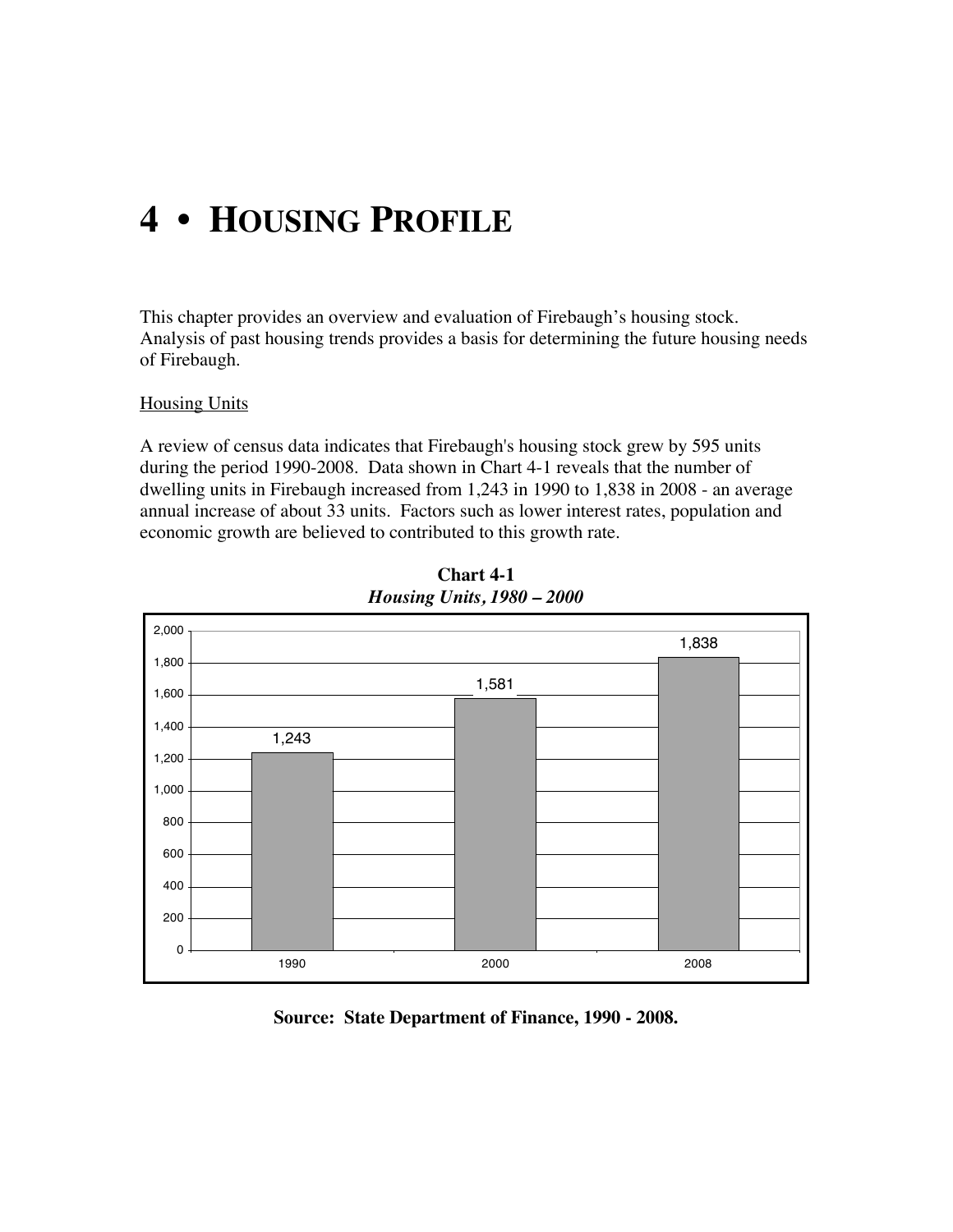## Housing Types

An examination of census data provides insight into the changing demand for different types of dwelling units within the City. The three basic types of housing units for which data are presented are:

- 1. single-family units;
- 2. multiple-family units, which range from duplexes to large apartment developments containing many units; and
- 3. mobile homes located in mobile home parks and on individual lots.

The proportion of the City's housing supply comprised of single family units has increased most significantly since 2000. The number of single family units increased from 71 percent of the total in 2000 to 76 percent in 2000. Multi-family dwellings decreased from 23 to 18 percent during the same time frame, while the number of mobile homes remained steady. Chart 4-2 illustrates these trends.





**Source: State Department of Finance 1990 - 2008.**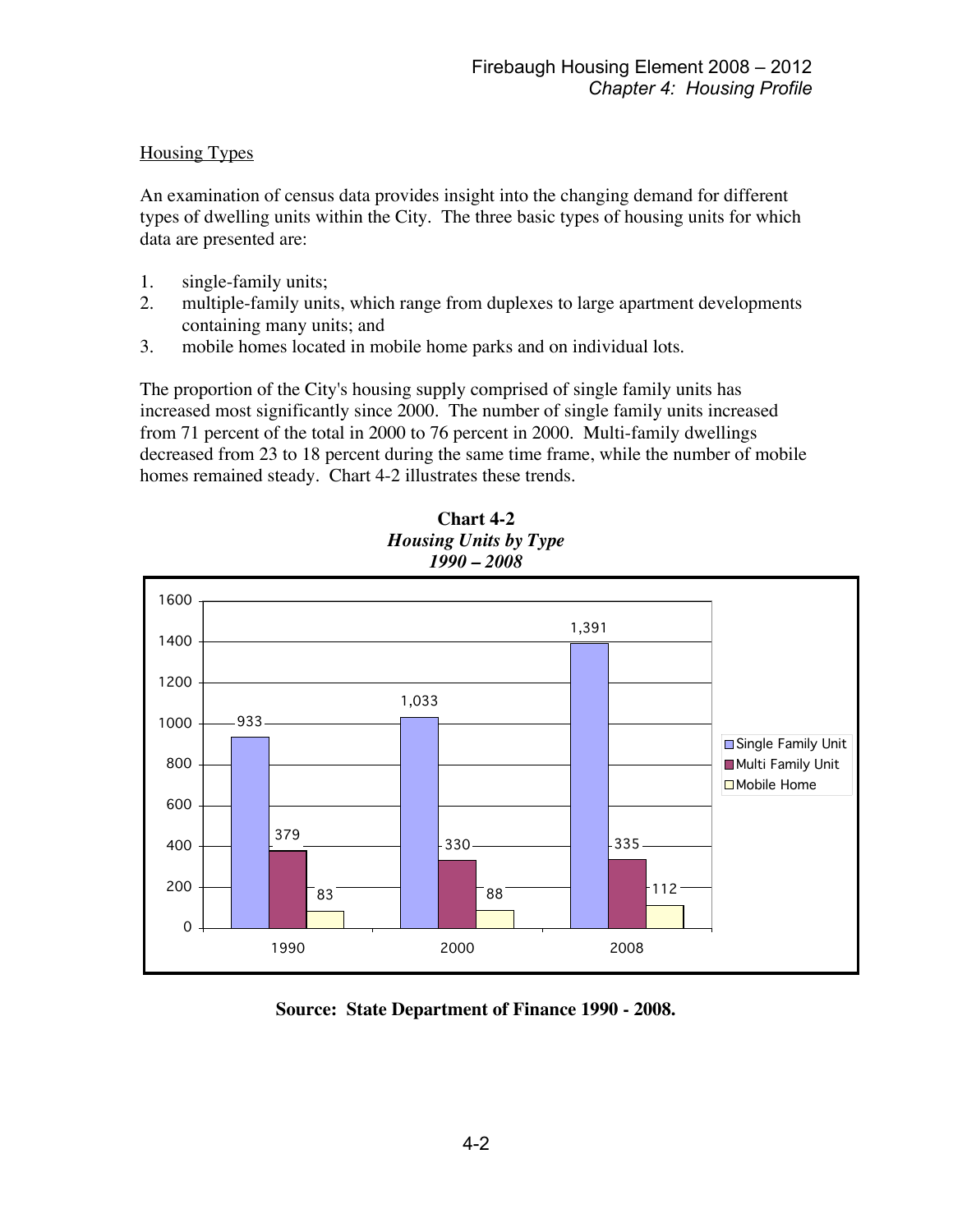# Household Size

In 1990, the average number of persons per household unit in Firebaugh was 3.75; this number has risen to 4.1 in 2008. This is significantly higher than the average of 3.2 for all incorporated cities in Fresno County. Chart 4-3 shows how Firebaugh compares to neighboring cities. Of note, Firebaugh's average is lower than nearby cities Mendota and San Joaquin, but higher than Kerman and San Joaquin.

The relatively high number of persons per unit household signifies an overcrowding problem not uncommon to communities that are dominated by an agricultural economy. This situation points to a need to increase the supply of housing in the community.



**Chart 4-3** *Persons Per Household, 2008*

Source: California Department of Finance, 2008

### Household Tenure

Home ownership as a percent of total housing units in Firebaugh has increased from 44 percent in 1990 to 61 percent in the year 2000 – the most recent year for which data are available. Local officials believe this increase has resulted from the construction of a number of new single family homes in Firebaugh and comparatively few multi-family units. During the same period, the number of renter-occupied units has fallen from 56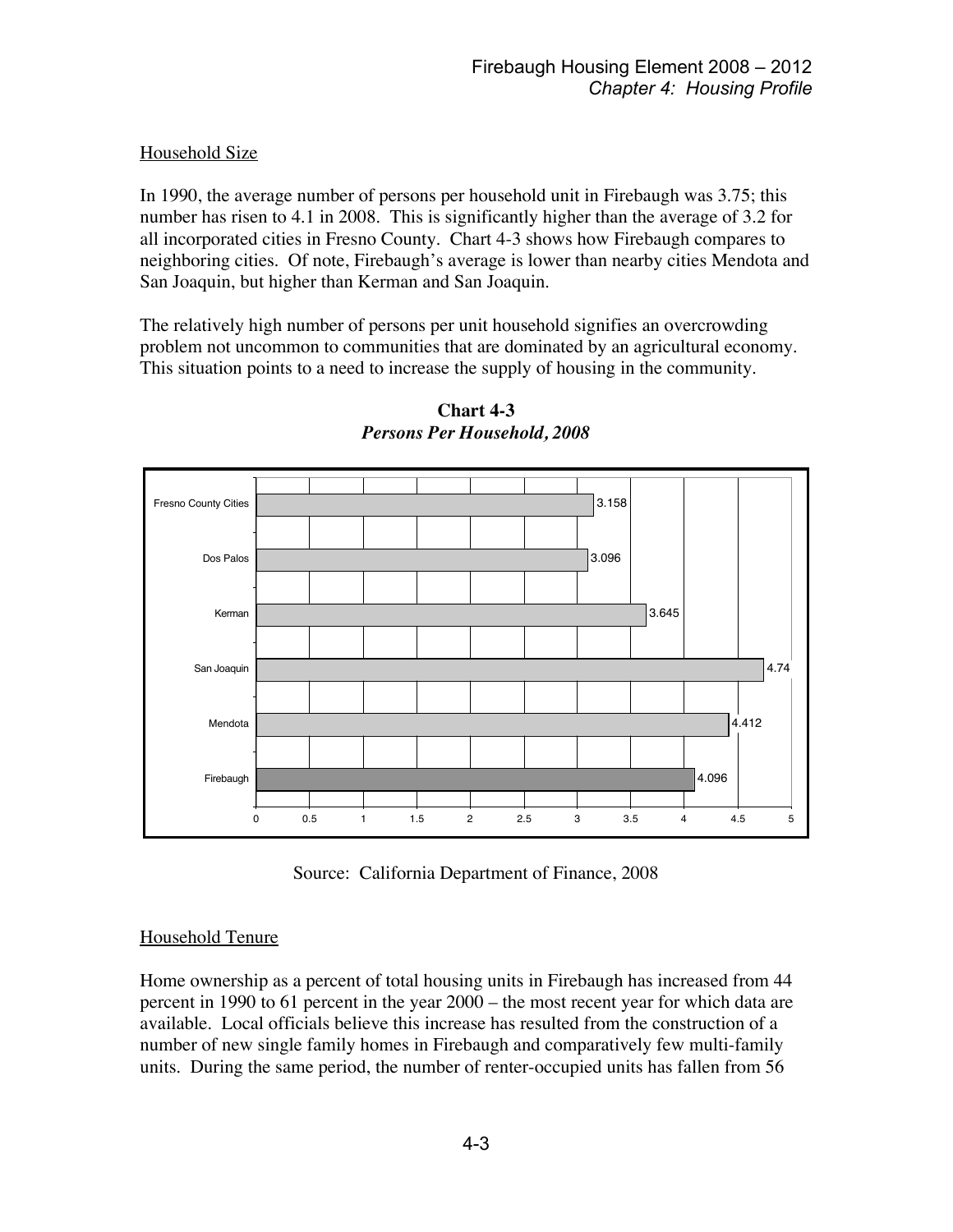percent to 39 percent. Chart 4-4 shows the trend in tenure in Firebaugh from 1990 to 2000.



**Chart 4-4** *Housing Tenure 1990 - 2000*

**Source: Bureau of Census, 1980, 1990, 2000.**

### Vacancy Rates

The vacancy rate is a measure of the general availability of housing. It also indicates how well the type of units available meet the current housing market demand. A low vacancy rate suggests that families may have difficulty finding housing within their price range; a high vacancy rate may indicate either the existence of deficient units undesirable for occupancy, or an oversupply of housing units.

In the year 2000, the vacancy rate was 0.8% for owner-occupied units, and 4.3% for renter-occupied units. According to the California Department of Finance, the overall vacancy rate was 4.1% in 2008. This is slightly higher than the rate of 3.2% for all cities in Fresno County in 2008

Vacancy rates can vary dramatically over short periods of time, particularly when new developments come on the market. For small agricultural communities like Firebaugh,